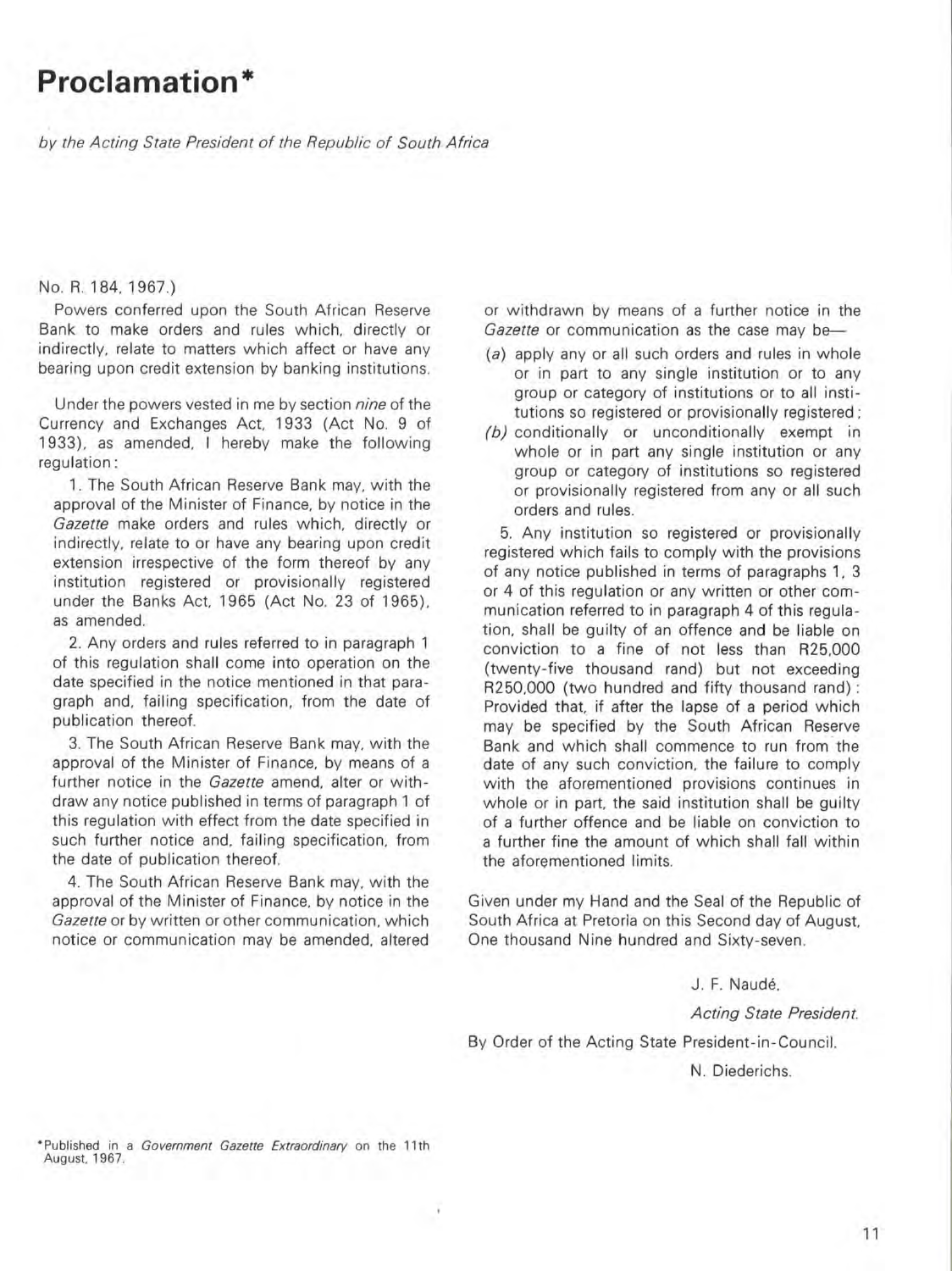### **Notice in Government Gazette**

No. 1280.) (25th August. 1967.

 $\sim$ 

SOUTH AFRICAN RESERVE BANK.

In terms of Proclamation No. R. 184. 1967. the following orders are made :

Every banking institution which is registered or provisionally registered under the Banks Act. 1965 (Act No. 23 of 1965) as amended. and which is required in terms of section *sixteen* of the said Act to maintain a reserve balance with the South African Reserve Bank. shall ensure

1. that as at 30 September 1967 and as at the end of every subsequent calendar month. the total amount of its claims on the private sector. which claims are defined for the purposes of this Notice as consisting of asset items Nos. 6 (b) and (c). 10. 11. 12. 13  $(f)$  and  $(g)$ , 14 and 15 appearing in its quarterly statement rendered to the Registrar of Banks in terms of paragraph (b) of subsection (1) of section *thirteen* of the aforementioned Act. shall not exceed  $92\frac{1}{2}$  (ninety-two and one-half) per cent of the total amount of the same claims as appearing in its quarterly statement for 31 March 1965. unless

any excess is or has been authorised by Notice in the *Gazette* or by the South African Reserve Bank in writing : and

2. that. whether or not the total amount of the claims mentioned in paragraph 1 of this Notice as at 30 September 1967 or as at the end of any subsequent calendar month exceeds 92 $\frac{1}{2}$  (ninety-two and one-half) per cent of the aggregate of the same claims as appearing in its quarterly statement for 31 March 1965. a certified statement is submitted to the South African Reserve Bank within 31 (thirty-one) days after the end of any such calendar month showing. in such detail as may be required by the South African Reserve Bank. either that the total amount of the claims as at the end of the calendar month concerned does not exceed 92 $\frac{1}{2}$ (ninety-two and one-half) per cent of the aggregate of the same claims as at the end of March 1965 or. if they do exceed the latter total. that the excess is or has been authorised by notice in the *Gazette* or by the South African Reserve Bank in writing.

> T. W. de Jongh. *Governor.*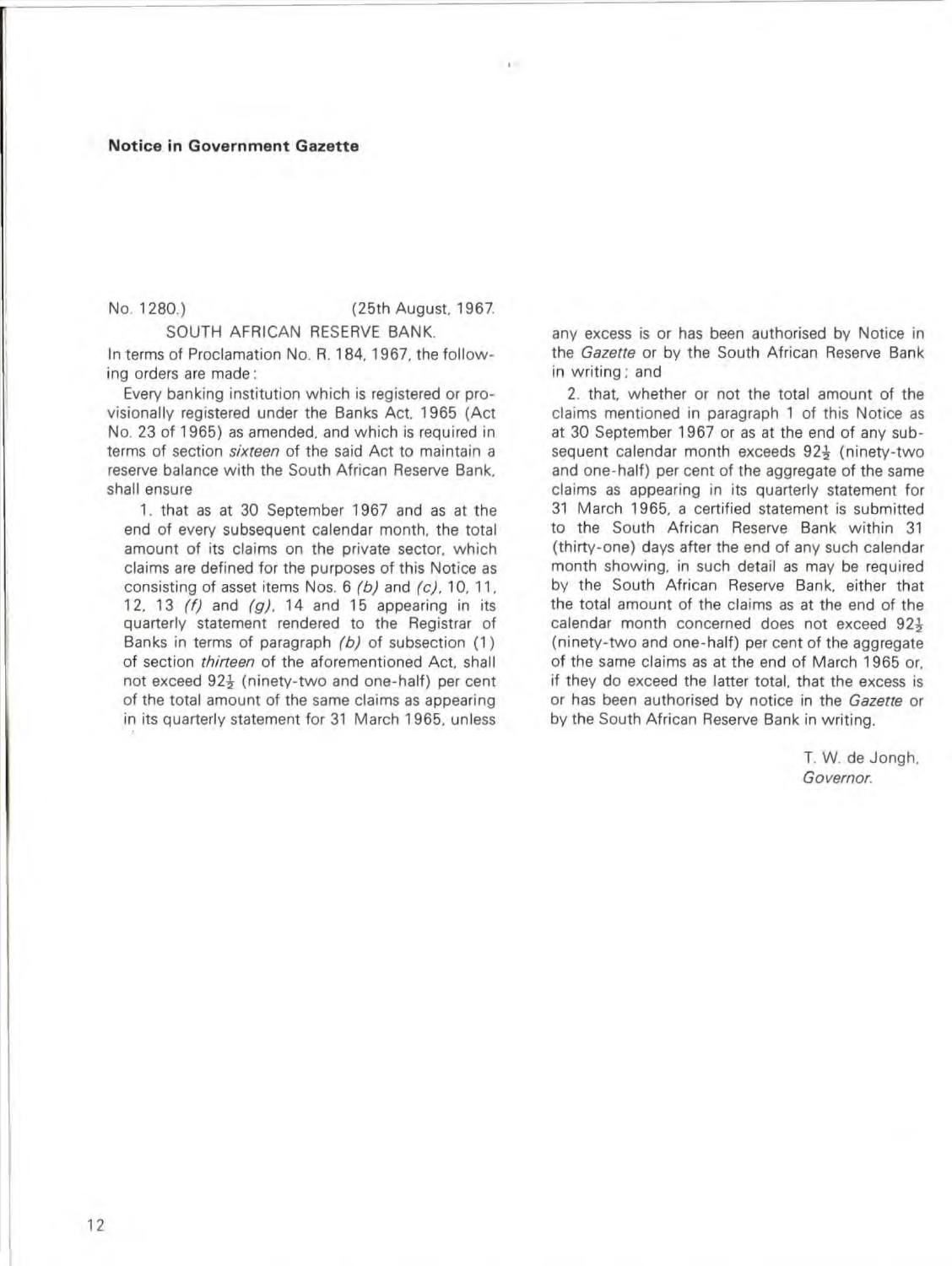# **Proklamasie\***

*van die Waarnemende Staatspresident van die Repub/iek van Suid-Afrika* 

### No. R. 184, 1967.)

Bevoegdheid verleen aan die Suid-Afrikaanse Re serwebank om bevele en reëls uit te vaardig wat, direk of indirek, verband hou met aangeleenthede wat 'n uitwerking of enige betrekking het op kredietverlening deur bankinstellings.

Kragtens die bevoegdheid my verleen by artikel *nege*  van die Wet op Betaalmiddels en Wisselkoerse, 1933 (Wet NO. 9 van 1933). soos gewysig, maak ek hierby die volgende regulasie:

1. Die Suid-Afrikaanse Reserwebank kan, behou dens die goedkeuring van die Minister van Finansies, by kennisgewing in die *Staatskoerant,* bevele en reëls uitvaardig wat, direk of indirek, verband hou met of enige betrekking het op kredietverlening, ongeag die vorm daarvan, deur enige instelling wat geregistreer of voorlopig geregistreer is onder die Bankwet. 1965 (Wet No. 23 van 1965). soos gewysig.

2. Enige bevele of reëls waarna in paragraaf 1 van hierdie regulasie verwys word, sal in werking tree op die datum wat gespesifiseer is in die kennisgewing in daardie paragraaf vermeld, of by gebrek aan spesifikasie, vanaf die datum van publikasie daarvan.

3. Die Suid-Afrikaanse Reserwebank kan, behoudens die goedkeuring van die Minister van Finansies, deur 'n verdere kennisgewing in die *Staatskoerant,*  enige kennisgewing wat ingevolge paragraaf 1 van hierdie regulasie gepubliseer is, wysig, verander of terugtrek met ingang van die datum wat in sodanige verdere kennisgewing gespesifiseer is en, by gebrek aan spesifikasie, die datum van publikasie daarvan.

4. Die Suid-Afrikaanse Reserwebank kan, behou dens die goedkeuring van die Minister van Finansies. by kennisgewing in die *Staatskoerant* of deur skriftelike of ander mededeling, welke kennisgewing of mededeling gewysig, verander of teruggetrek kan word deur middel van 'n verdere kennisgewing in die

*Staatskoerant* of mededeling, na gelang van die geval-

- $(a)$  enige of al sodanige bevele en reëls in die geheel of gedeeltelik van toepassing maak op enige enkele instelling of op enige groep of kategorie van instellings . of op aile instellings wat aldus geregistreer of voorlopig geregistreer is;
- (b) voorwaardelik of onvoorwaardelik, in die geheel of gedeeltelik, enige enkele instelling of enige groep of kategorie van instellings wat aldus geregistreer of voorlopig geregistreer is, vrystel van enige of al sodanige bevele en reëls.

5. Enige instelling aldus geregistreer of voorlopig geregistreer wat versuim om te voldoen aan die bepalings van enige kennisgewing wat kragtens paragrawe 1, 3 en 4 van hierdie regulasie gepubliseer is of enige skriftelike of ander mededeling waarna in paragraaf 4 van hierdie regulasie verwys word, sal skuldig wees aan 'n misdryf en by skuldigbevinding strafbaar wees met 'n boete van nie minder nie as R25,OOO (vyf-en-twintigduisend rand) maar nie meer nie as R250,OOO (tweehonderd-en-vyftigduisend rand) ; Met dien verstande dat. indien daar ná verloop van 'n tydperk wat deur die Suid-Afrikaanse Reserwebank gespesifiseer mag word en wat gereken sal word vanaf die datum van sodanige skuldigbevinding, in die geheel of gedeeltelik in gebreke gebly word om te voldoen aan die voornoemde bepalings, die genoemde instelling aan 'n verdere misdryf skuldig sal wees en by skuldigbevinding strafbaar sal wees met 'n verdere boete, die bedrag waarvan tussen die voornoemde limiete sal val.

Gegee onder my Hand en die Seel van die Republiek van Suid-Afrika te Pretoria, op hede die Tweede dag van Augustus Eenduisend Negehonderd Sewe-ensestig.

## J. F. Naudé, *Waarnemende Staatspresident.*

**\*Gepubtiseer in 'n Buitengewone Staatskoerant ap 11 Augustus**  1967.

Op las van die Waarnemende Staatspresident-in-rade. N. Diederichs.